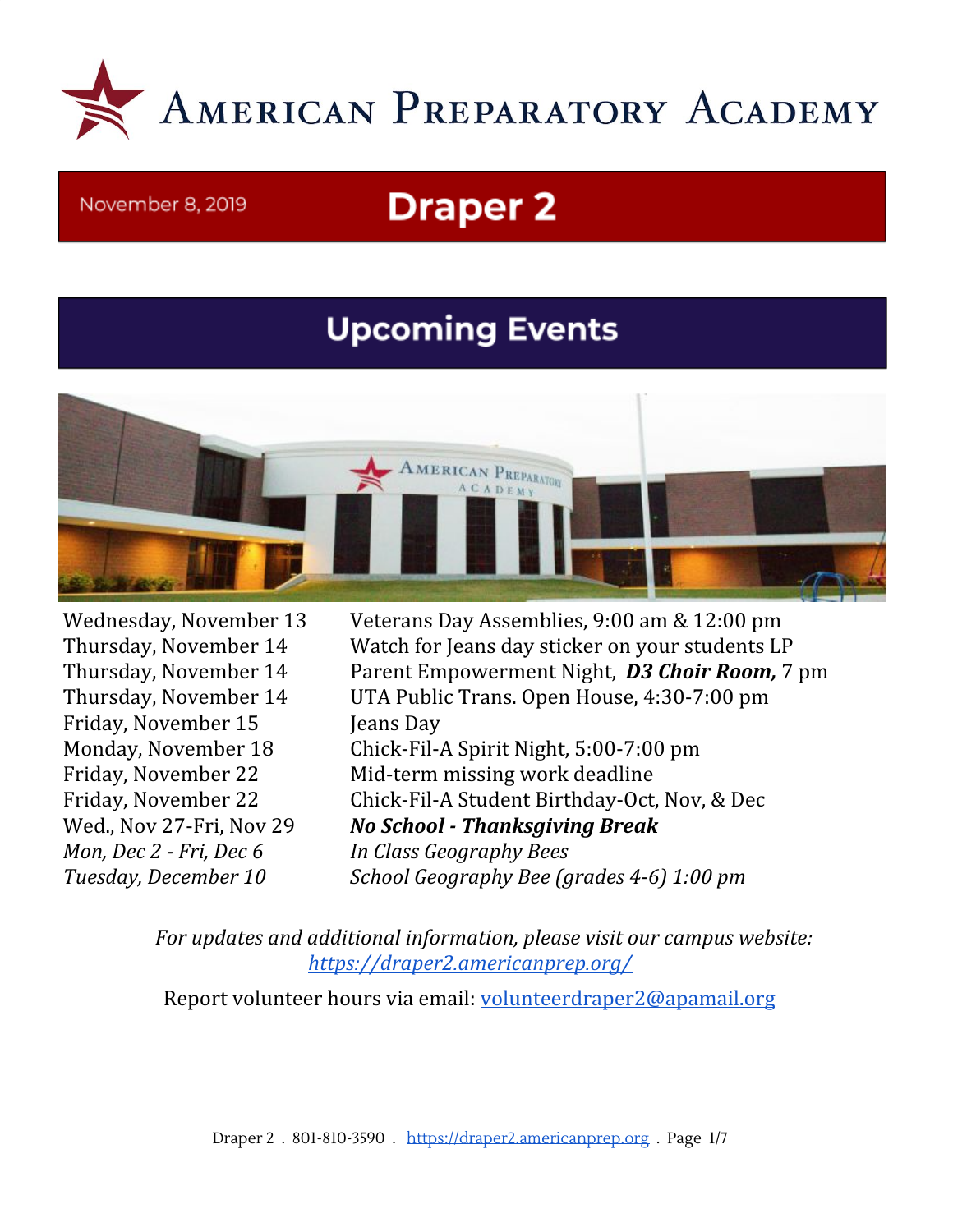

## **November Builders Theme I am a Builder when I express gratitude in word and deed.**

This month we find ourselves reflecting on what we are grateful for--and what we are going to eat for Thanksgiving dinner. As an introduction to our builders theme this month, we offer this challenge: Can you think of 100 things you are thankful for? Try this exercise with your family. Close your eyes and focus on a blessing in your life. It's easy to begin by visualizing your family members and friends. Envision an image of each one in your mind. Offer a silent "thank you" to the person or object of your appreciation. How many things are on your list so far?

Next start to think about things that you may take for granted like the sunshine, a warm bed, food in your home, your teacher's help on that assignment. Good is everywhere! Relax into the feelings of gratitude...take a deep breath…feel more gratitude as you recognize your 100 blessings.

William Faulkner said, "Gratitude is a quality similar to electricity: it must be produced and discharged and used up in order to exist at all." The latest brain research shows that feeling gratitude for 30 seconds six times a day (a mere three minutes!) will enable our neurons to fire and wire together around gratitude and we will more easily and frequently access more gratitude.

Gratitude has a positive impact on our lives by improving physical and emotional health as well as boosting self-esteem. Simply put, being grateful *feels good*.

Hey! I'm grateful for that; I'll put that first on my list!

## **From the Academic Office**

## *Geography Bee - Grades 1-6*

All of our students participate in classroom geography bees, which are held December 2 to December 6. Study guides for grades 1-3 will be sent via email from the homeroom teacher. A study guide for grades 4-6 is included with the newsletter. The school geography bee for grades 4-6 will be held on December 10 at 1:00 pm.

## *Midterm Missing Work Deadline - November 22*

All absent/missing work students have not completed from October 7th to November 21st needs to be turned in by November 22 to receive credit.

Please make sure you are checking your student's grades on our online grade book, Alma. If you do not have access to Alma please email your student's homeroom teachers and they will get you a password reset. Thank you for your hard work!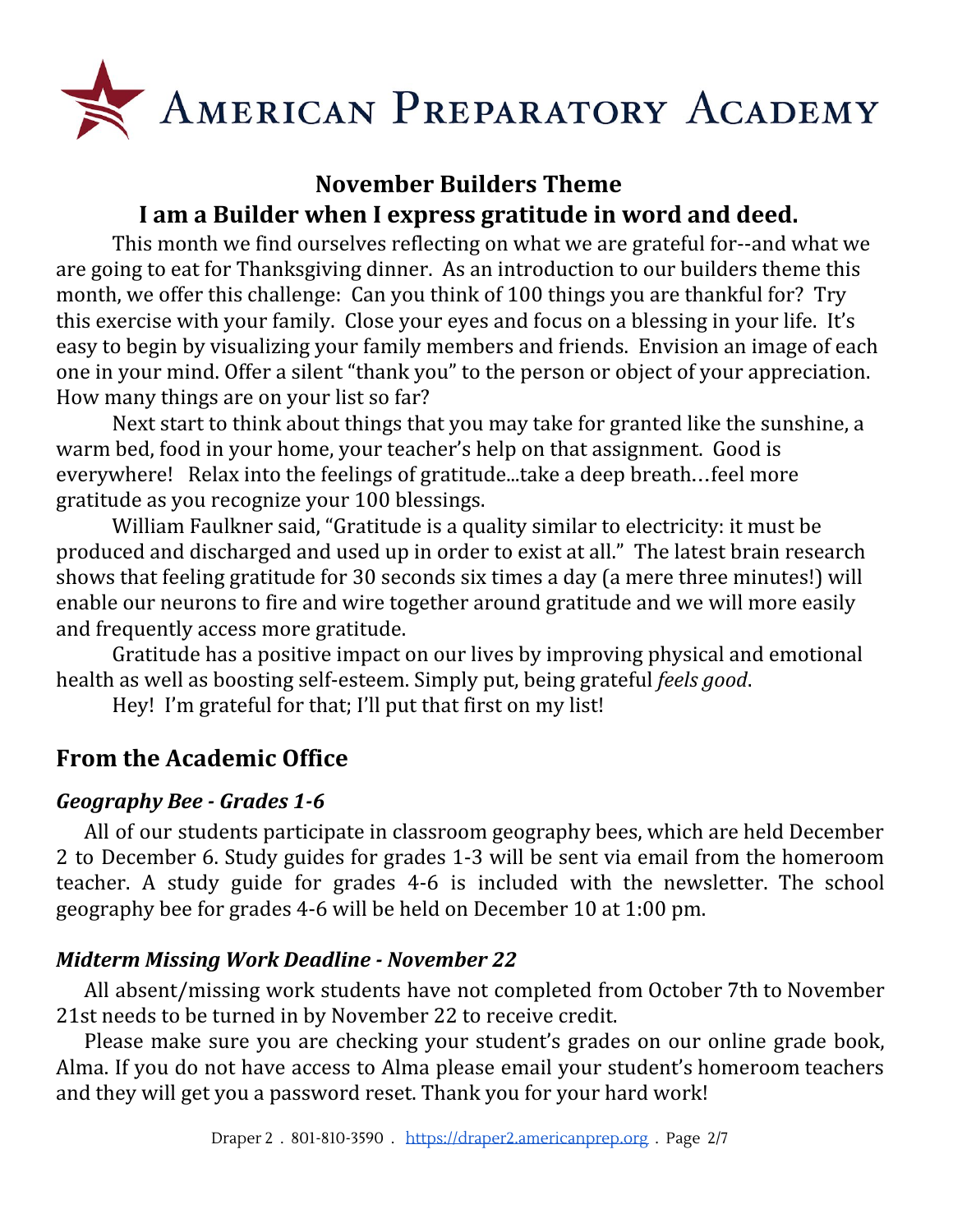

## **Upcoming Event Details**

#### *Veterans Day - Celebration Details - November 13*

We are very excited for our Veterans Day celebration. Hopefully you have thought about a Veteran you could invite to this wonderful assembly! It's not too late to RSVP by calling 385-434-2000.

Due to space constraints in our gymnasium, only parents who are accompanying Veteran guests are able to attend in person. We will be live streaming the assembly so parents and others can watch it online! We will send the link next week.

| 9:00 am Assembly    |               |             |            |
|---------------------|---------------|-------------|------------|
| <b>First Grade</b>  | Durling       | Henry       | Limbean    |
| Second Grade        | Diamond       | Mair        | Hooley     |
| Third Grade         | Tefteller     | Palumbos    | Strong     |
| <b>Fourth Grade</b> | Hyer          | Jaccard     | Cain       |
| <b>Fifth Grade</b>  | Bodily        | McKeever    | Ames       |
| Sixth Grade         | Henderson     | Weiss       | Burkholder |
| 12:00 pm Assembly   |               |             |            |
| <b>First Grade</b>  | Davis         | <b>Nath</b> | Botcher    |
| Second Grade        | Foster        | Herrera     | Johanson   |
| Third Grade         | Wanner        | McKeague    |            |
| <b>Fourth Grade</b> | Minniear      | Pope        | Malan      |
| <b>Fifth Grade</b>  | Wilding       | Sahagun     | Erickson   |
| Sixth Grade         | <b>Butler</b> | Beal        | Smith      |
|                     |               |             |            |

#### *Parent Empowerment Night - November 14*

We have our next Parent Empowerment Night coming up on Thursday, November 14th, at 7:00 P.M. It will take place in the Draper 3 Choir Room. Renaissance Ranch will be presenting on mental health and suicide awareness. Parents, make sure to mark your calendars for this important informational night.

#### *Utah Department of Transportation Open House, November 14, 4:30-7:00 pm*

UTA is facilitating a study of potential transit corridors around the Point of the Mountain and is holding an Open House inviting input regarding transportation needs and plans for the Point of the Mountain corridor. You can also give input at this link.

[http://rideuta.com/About-UTA/Active-Projects/Point-of-the-Mountain-Transit-Study](http://rideuta.com/About-UTA/Active-Projects/Point-of-the-Mountain-Transit-Study/Community-Events-and-Input) [/Community-Events-and-Input](http://rideuta.com/About-UTA/Active-Projects/Point-of-the-Mountain-Transit-Study/Community-Events-and-Input)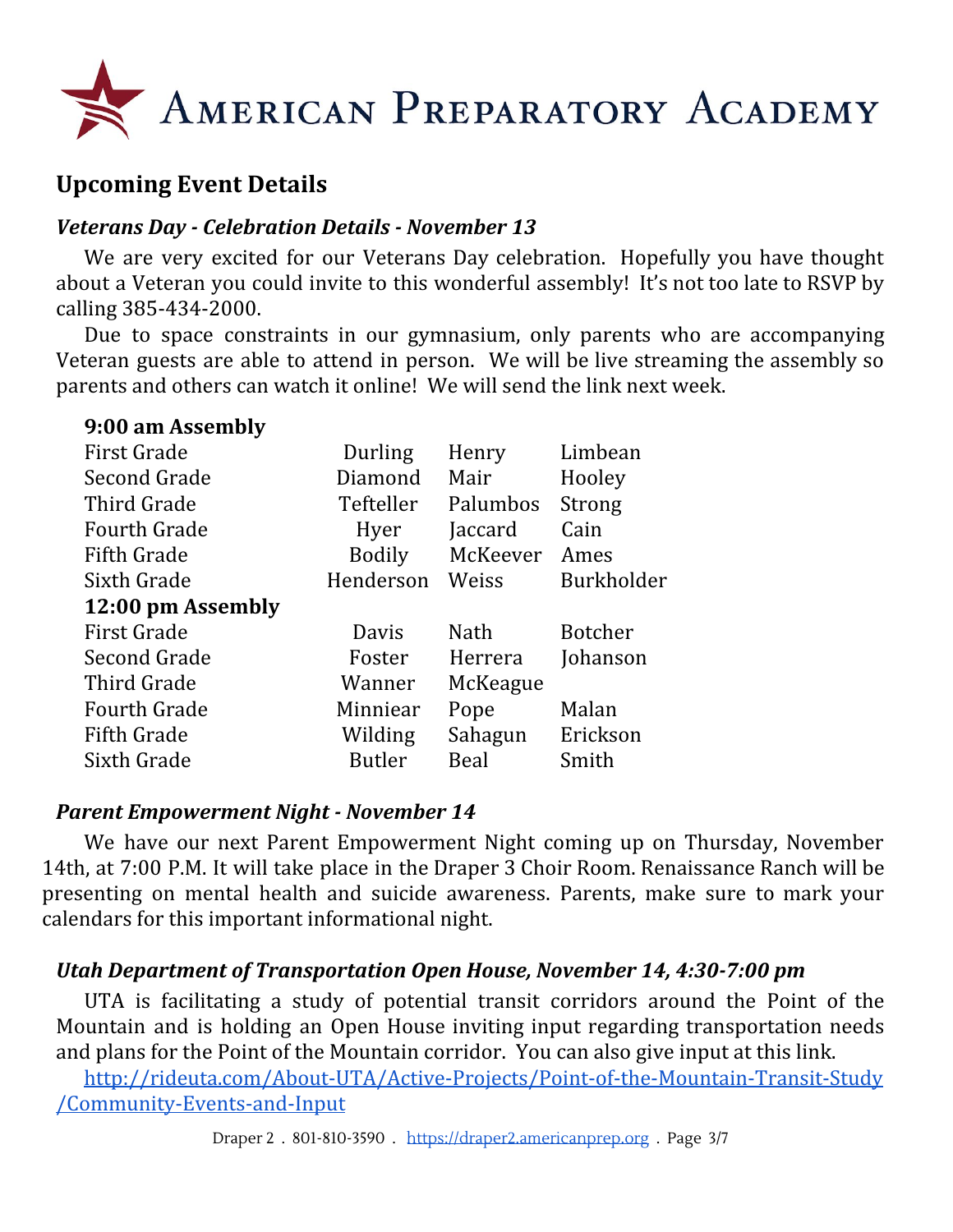

#### *Jeans Day - November 15*

If your student has had no missing work and receives a sticker on their learning plan on Thursday, November 14th, they can wear jeans to school on Friday!

#### *Chick-Fil-A Spirit Night Fundraiser - November 18*

Take your family to Chick-Fil-A located at 357 E 12300 S, Draper, UT 84020, between 5:00 and 7:00 pm for dinner and 10% of your purchase will be donated to our staff appreciation fund.

#### *Chick-Fil-A Birthday Celebration - November 22*

Chick-Fil-A is bringing chicken nuggets to our students who have birthdays during October, November, and December. If your student has dietary restrictions, please let us know and they will provide a fruit cup instead. Email [dcampbell@apamail.org](mailto:dcampbell@apamail.org) with your student's name, grade, birthdate and the nature of their allergy/restriction.

## **From the Administrative Office**

#### *School Lunch*

PLEASE Order Lunch <https://apalunch.h1.hotlunchonline.net/>

All orders must be placed 48 hours in advance. If you want your student to have lunch on Monday, please order by this Saturday.

If you need help ordering lunch, our school lunch workers are available each morning and then from 12:00 pm to 1:00 pm every day. You can also email lunch@apamail.org for assistance.

#### *Adult Fitness Class*

There will be a Fitness Class (PUSH) on Saturday mornings at the Draper 3 campus. PUSH fitness classes will be taught by our Track and XC coach Donald Brown for all adults and older students (16-18 with permission from parents). If you are interested, please check out the flyer on the following link. PUSH [Fitness](https://draper2.americanprep.org/wp-content/uploads/sites/3/2019/10/PUSH-PROGRAM.pdf)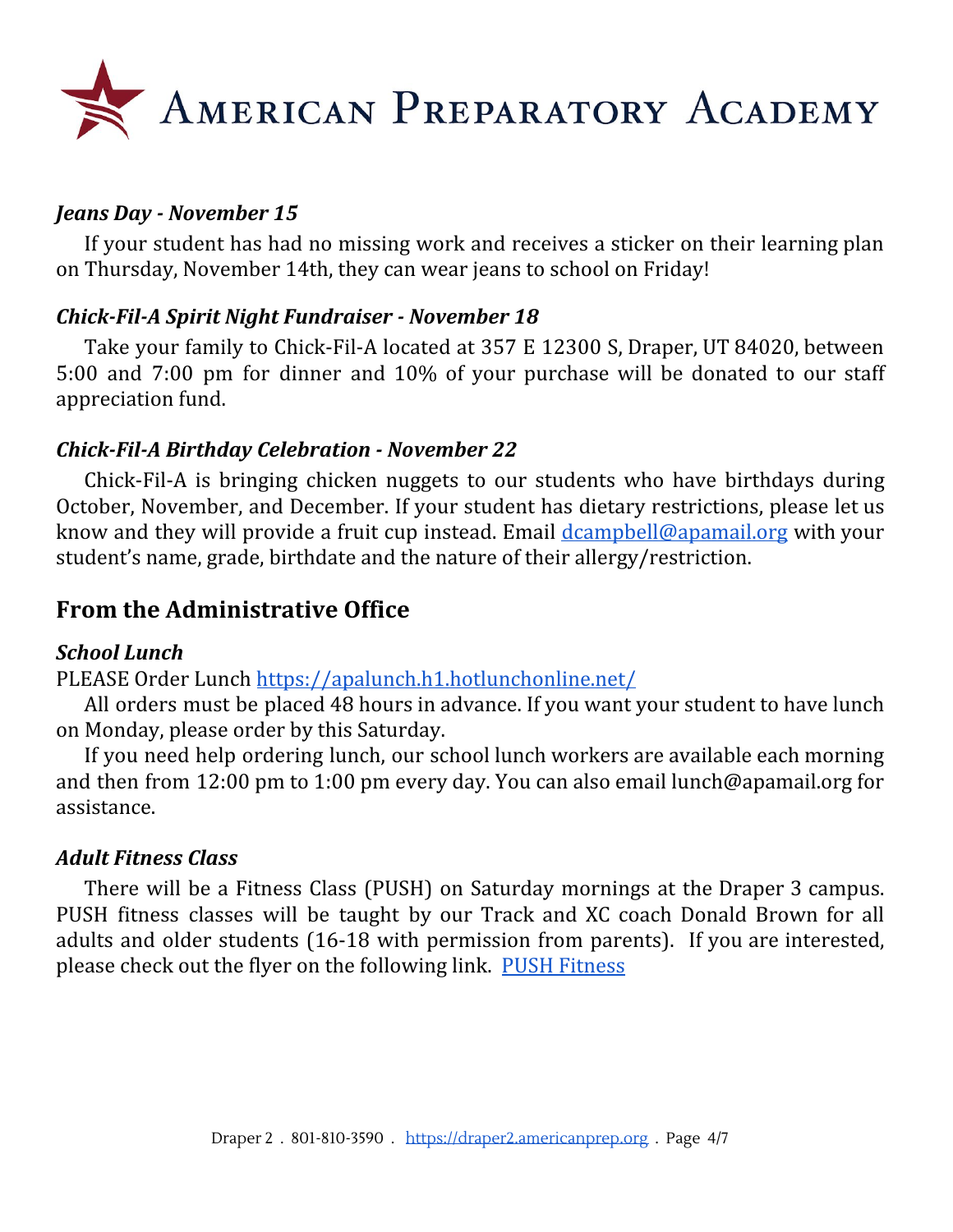

## **Character Development Corner - Mandy Brown**

I recently heard on the radio that taking 2 minutes a day to reflect on things you are grateful for leads to greater happiness and less stress in your life! There are also studies that show that when you look for things to be grateful for, your brain starts recognizing them more easily every day. Gratitude is a fantastic virtue to practice, and November is a natural time to do so. Next week watch for our latest video on gratitude to watch at home with your child(ren)!

5th and 6th Grade students have our BEACH BASH event coming up in December, and we'd love to have parent volunteers!

Thursday, December 5th, 12:30 to 3:00 - **FIFTH GRADE** <https://www.signupgenius.com/go/10C0444AFAE29ABFC1-beach2>

Thursday, December 12th, 12:30 to 3:00 - **SIXTH GRADE** <https://www.signupgenius.com/go/10C0444AFAE29ABFC1-beach3>

I'm grateful for the chance I have to interact with your students. They bring so much joy to our school!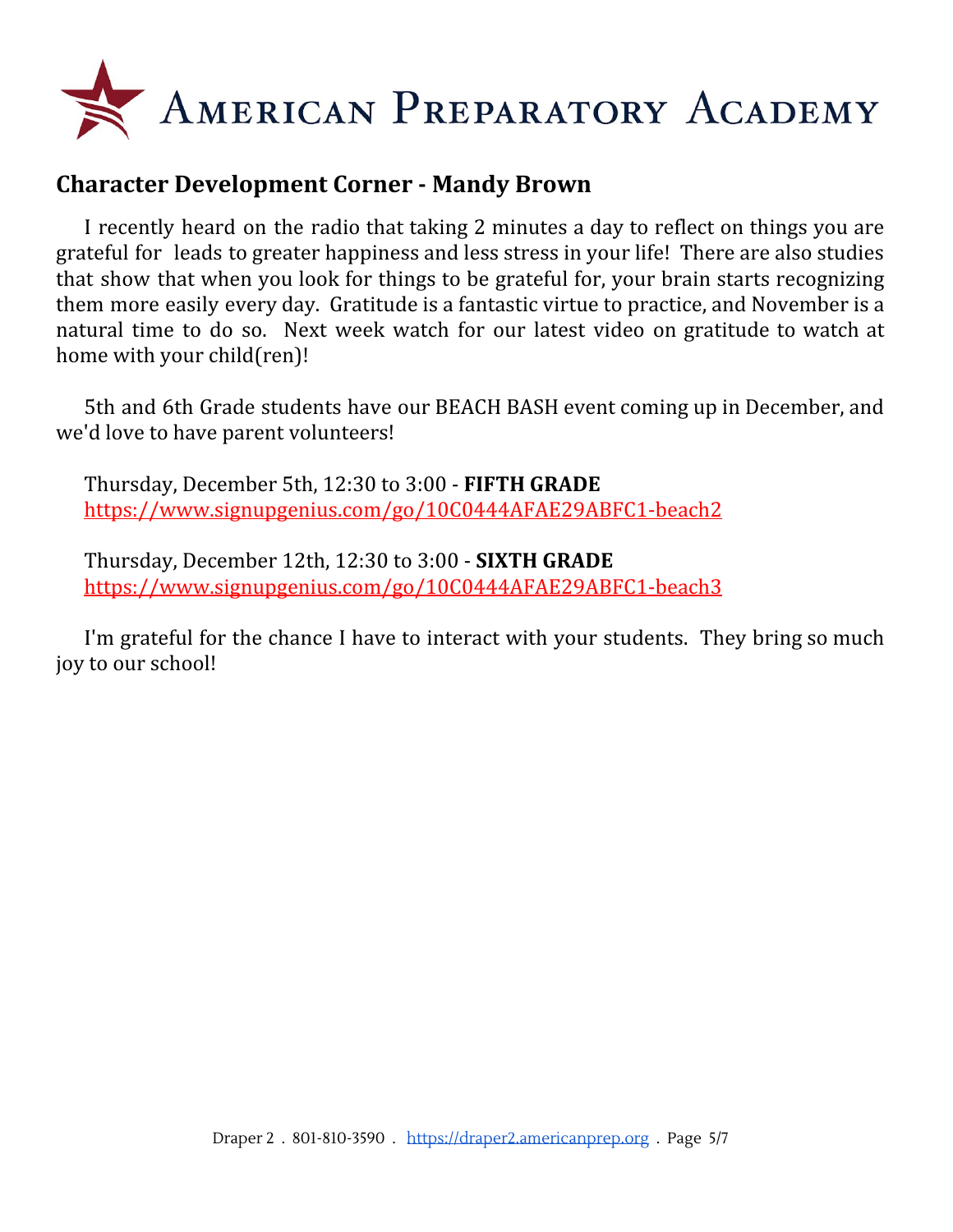

## **From our Family School Organization (FSO) - Nicole Harman**

Please join us on Monday, November 18th from 5pm-7pm at Chick-Fil-A in Draper for a spirit night! TEN percent of **ALL** sales during that time will benefit our school. So make sure to spread the word and plan an easy and fun dinner for your family!

We also need a handful of volunteers. Please click the link below and help us make this night a success!!!

<https://www.signupgenius.com/go/10C0849ACA72EA6F85-chickfila>

Thank you to everyone who donated food items and their time to help feed our wonderful staff last week during Parent Teacher Conferences. We would also like to thank Venu Shelat for organizing it all, your generosity is greatly appreciated!

| Ashwini A            | Karrie Guest            | Markeline Maia        | Sonam Sethi           |
|----------------------|-------------------------|-----------------------|-----------------------|
| Victoria Allen       | Neha Gupta              | Amy Maughan           | <b>Faryal Sheik</b>   |
| Sonia Bhutiany       | Nicole Harman           | Aimee McDaniel        | <b>Hailey Slaugh</b>  |
| Masha Bleazard       | Kinjal Hate             | Gaby Medina           | Kristi Summit         |
| Cinthya Carbajal     | <b>Shana Hawes</b>      | Michelle Mehrtens     | Jaimi Sun             |
| Pavitra Chari        | Rachel Haymond          | Bjarati Misra         | <b>Craig Swagerty</b> |
| Claire Chen          | Migdalia Izarra         | Maysa Muhsen          | Tony Taquemasa        |
| <b>Katy Cox</b>      | Srinivas Jadala         | Angie Murdock         | Misti Timpson         |
| Gretel De La Cruz    | Melanie Jorgenson       | Asma Naz              | Nick Tran             |
| Liliana Dilts        | Gurleen Kaur            | <b>Lindsay Neff</b>   | Madhu                 |
| Vallur               |                         |                       |                       |
| Monica Dyphibane     | Seryun Kim              | Tya Nelson            | Susan Vilchez         |
| Nejwa Elhaddi        | <b>Sheetal Kumbhare</b> | Delmi Ordura          | <b>Heather Wall</b>   |
| Savannah Frandsen    | Denise Lambert          | <b>Ashley Pacheco</b> | Monica Walter         |
| Alexandra Garn       | Kathy Larrabee          | Liz Papenfuss         | Kim Wilson            |
| Jaree Gaskin-Housley | Susan Lee               | Khyati Patel          | Sara Zasukha          |
| Christina George     | Destiny LeSueur         | Santoshi Pattem       | Amanda Zonatto        |
| Heidi Giles          | Erica Lewis             | Nalini Polavarapu     | Ana Zungia            |
| Nicole Green         | <b>Tomoko Macleod</b>   | Rosa Ramos            | Anz Mary Zacharias    |